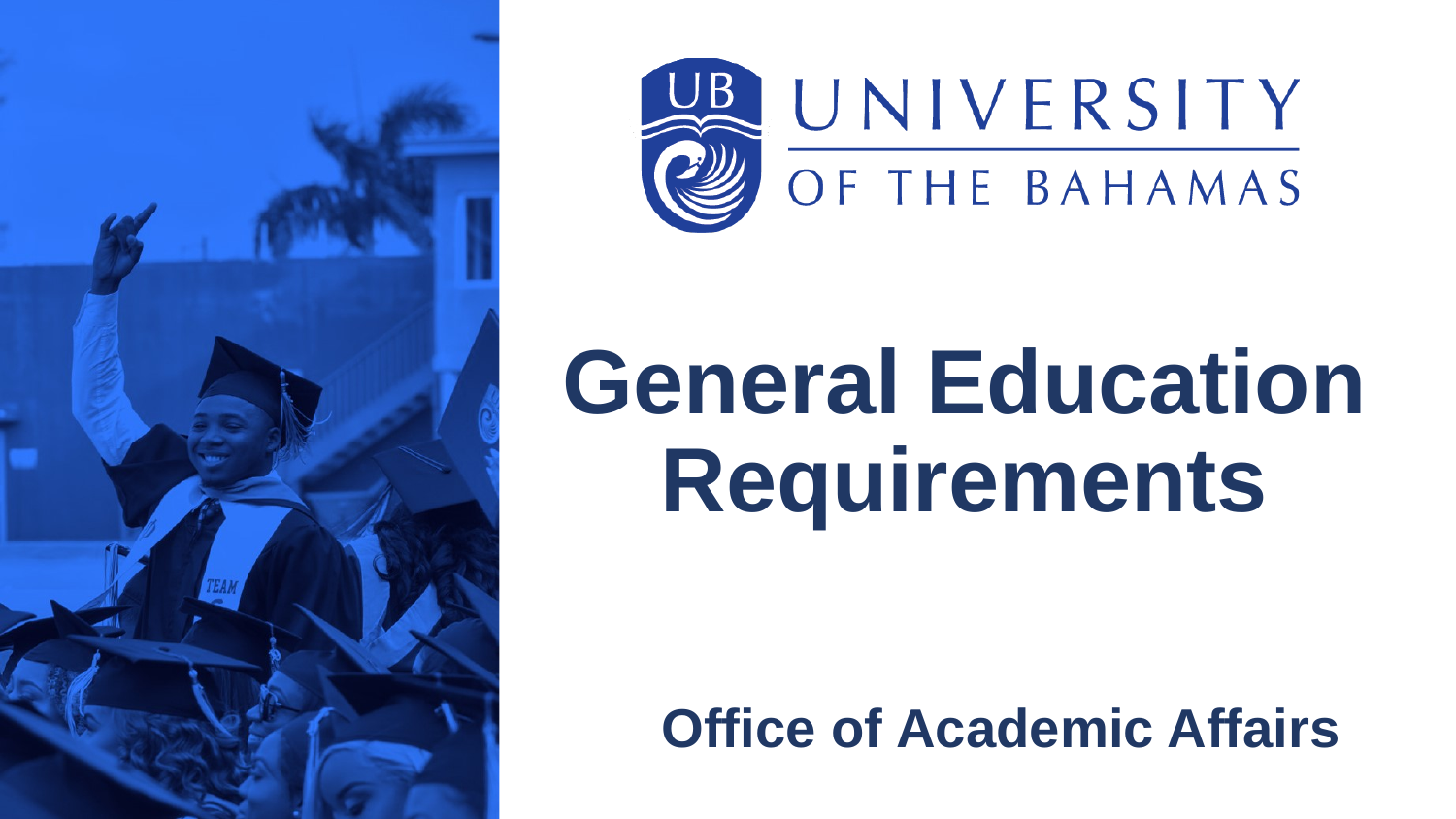

#### **UB's General Education Programme**

ERGRADUATE PROGRAMMES

- Ensures that you receive a liberal arts education;
- Ensures that you graduate with more than the knowledge and skills provided by courses in your major;
- Provides you with a basic understanding of other disciplines; and
	- Provides the educational foundation needed to become an engaged and informed citizen in a diverse and rapidly changing world.

2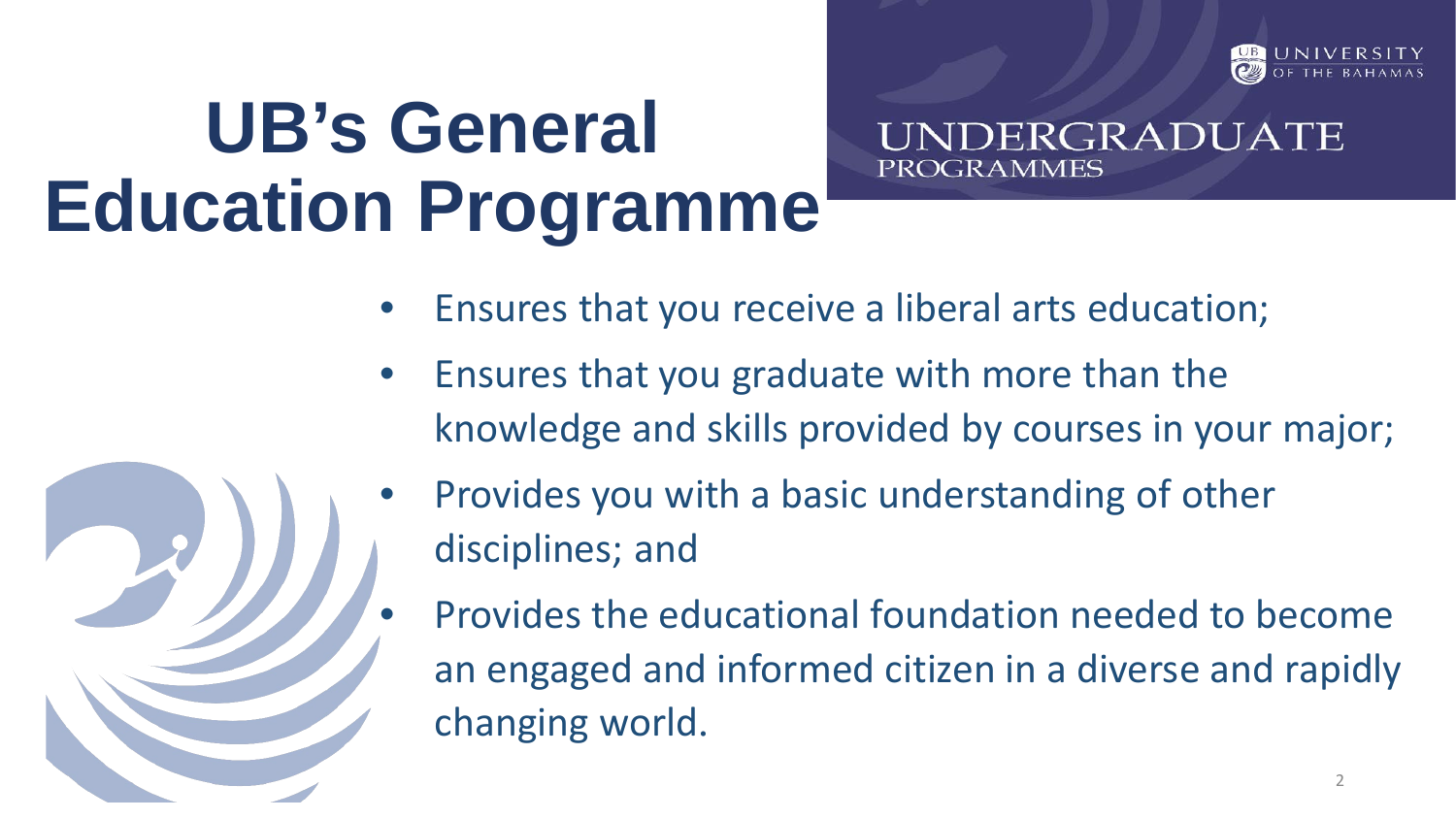

NDERGRADUATE PROGRAMMES

## **General Education Requirements**



- Bachelor degree students take a minimum of 14 Gen Ed courses or 37 credit hours.
- Associate degree students take a minimum of 11 Gen Ed courses or 28 credit hours.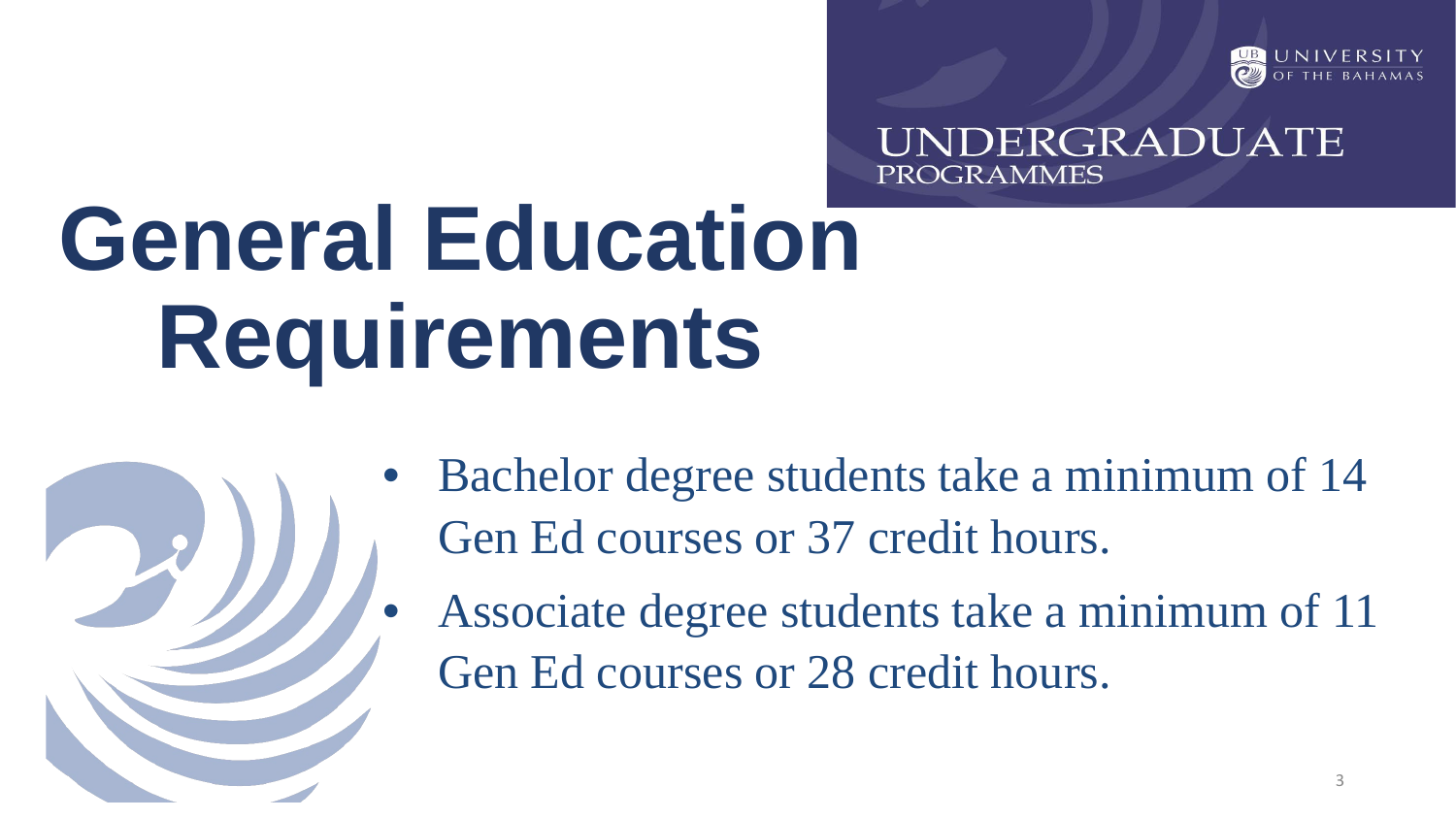

Foreign

UNDERGRADUATE

Language

**Humanities** 

Social

Sciences

**General Education Strands**

> Student Development

Computer **Literacy** 

Physical Education/Health /Nutrition

**PROGRAMMES** 

**Literacy** 

**Numeracy** 

4 Natural **Sciences**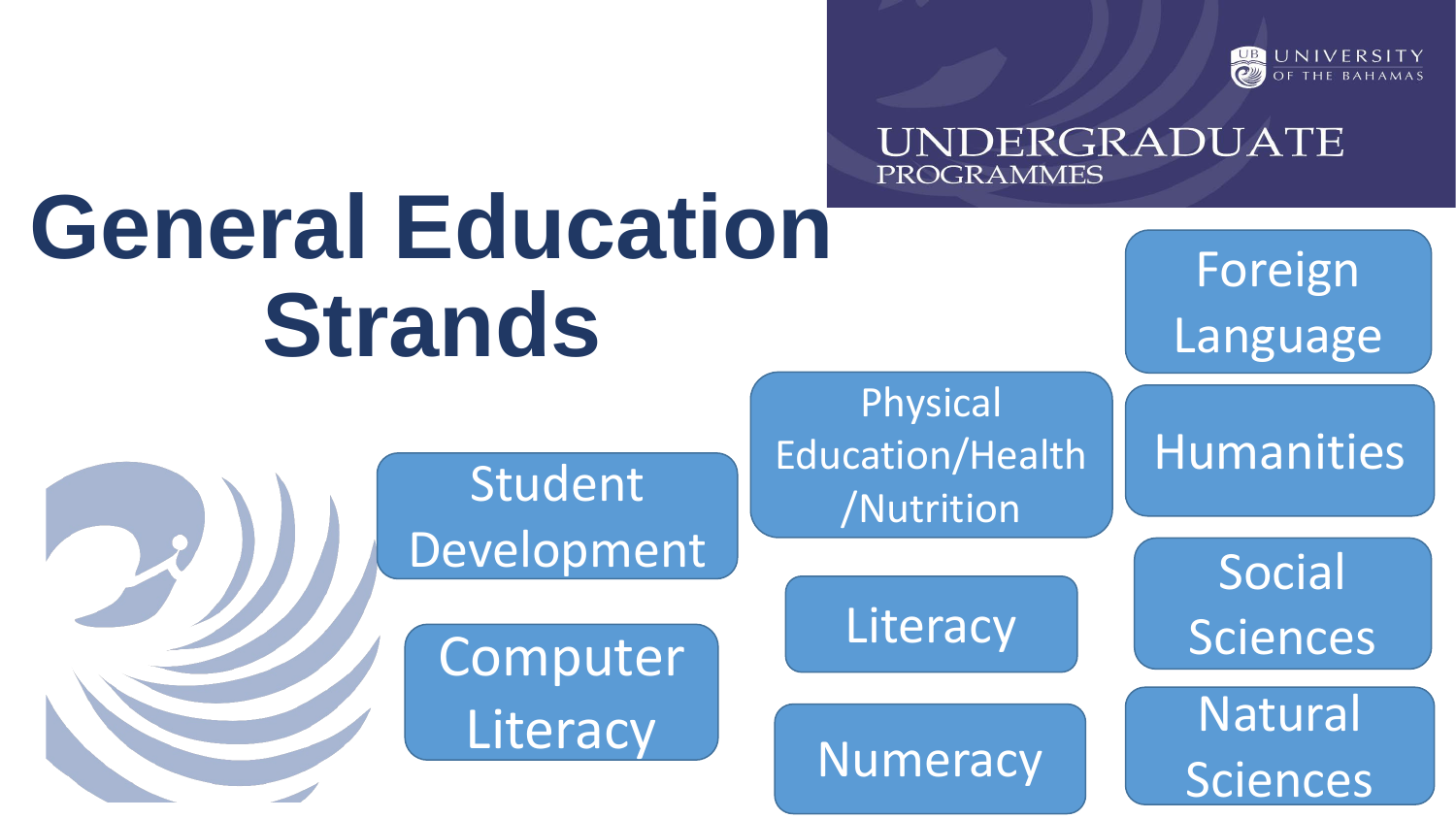### **General Education Requirements**



UNDERGRADUATE **PROGRAMMES** 

- Based on your prior learning, you may be exempted from some Gen Ed courses.
- Consult your academic advisor or the UB website (http://www.ub.edu.bs/academics/undergraduatestudies/general-education/) for possible exemptions. Refer to your programme of study which may specify the Gen Ed courses needed to fulfill your programme requirements.

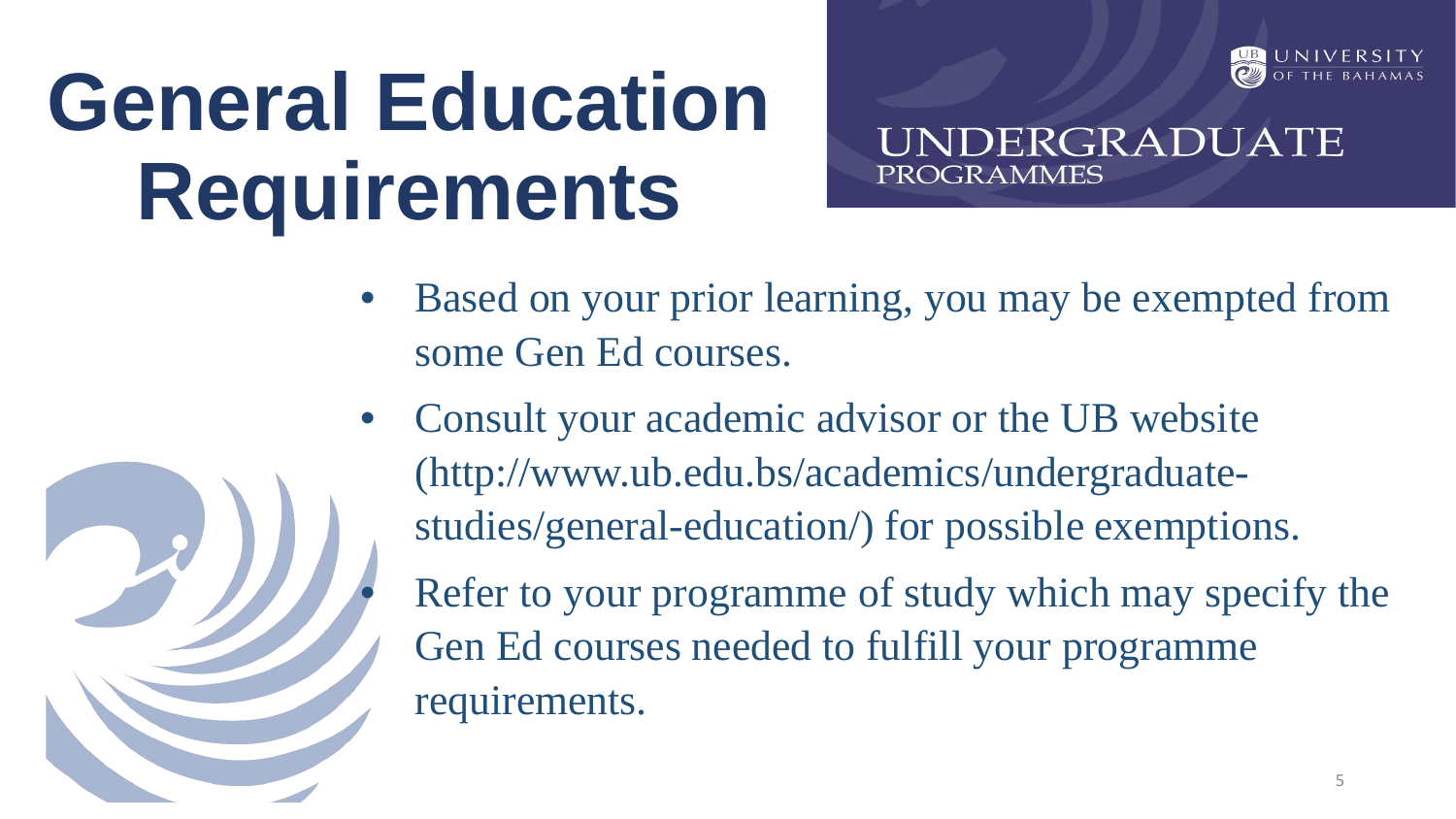

NDERGRADUATE **PROGRAMMES** 

## **General Education Requirements**

All courses are not offered every semester. When registering, you will only be able to search those Gen Ed courses that are offered during that particular semester.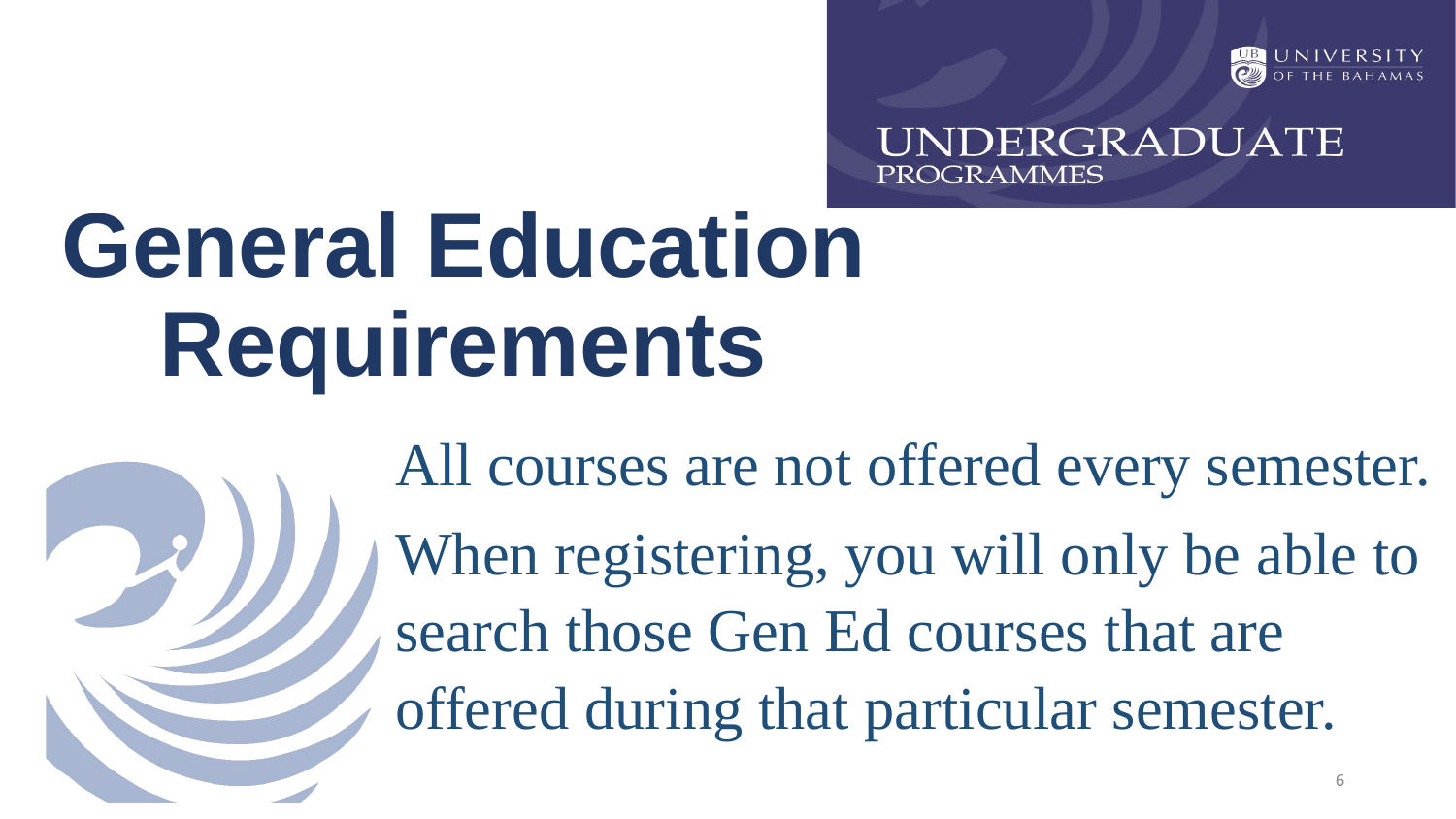### **General Education Requirements**



NDERGRADUATE **PROGRAMMES** 

#### **REMEMBER:**

Refer to your programme of study which may specify some of the Gen Ed courses needed to complete degree and graduation requirements. • Consult your academic advisor and consult http://www.ub.edu.bs/academics/undergraduatestudies/general-education/